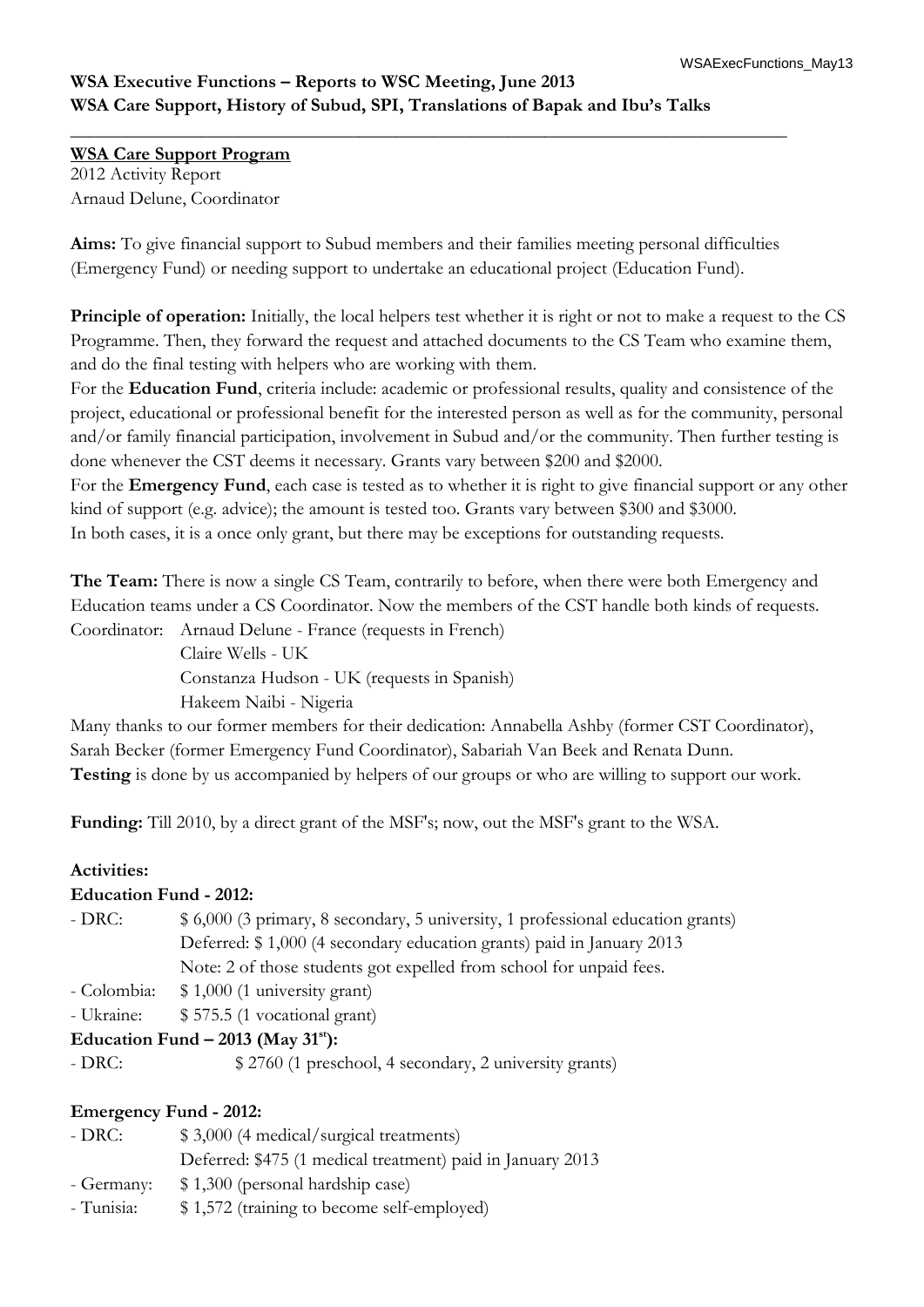Deferred: \$650 paid in January 2013; the beneficiary is now living and working in Morocco.

- Tanzania: \$ 500

| Emergency Fund $-$ 2013 (May 31 <sup>st</sup> ): |  |  |  |  |
|--------------------------------------------------|--|--|--|--|
|--------------------------------------------------|--|--|--|--|

| - DRC: | \$3,000 (3 medical/surgical treatments)                            |
|--------|--------------------------------------------------------------------|
|        | - Denmark: \$2,000 (dental surgery not covered by local insurance) |

| Financing - 2012: | \$12,000 plus \$2,500 in June from the WSA, out of their 2012 MSF grant. |
|-------------------|--------------------------------------------------------------------------|
|                   | \$1,490 as donations to the CS Programme (2 WSA translators' fees).      |
|                   | \$2,700 in private donations directly given to the beneficiaries.        |
| Financing - 2013: | \$12,000 from the WSA, out of their 2013 MSF grant.                      |
|                   | \$1,640 as a donation to the CS Programme (WSA translator's fee).        |

## **Pending cases:**

Several hardship cases are currently being investigated (Colombia, Indonesia, Pakistan) and one scholarship grant (Ukraine, to be given before September 1<sup>st</sup>).

## **Difficulties met:**

- Because of reorganization, no grant to the Education Fund could come from the MSF for 2011, as their new policy is now to give grants only to organizations and not to services of an organization. The CS Programme is now receiving its grant through the MSF's grant to the WSA. It was therefore not possible to pay the education grants for the 2011-2012 school year before June 2012, that is the end of same school year, and this out of the 2012 MSF grant to the WSA, so there was very little money left for the new year starting in September 2012. We should be able to give most of the education grants between December and January, in order to avoid having students expelled from school or university for unpaid fees, which occurs every year in the DRC.

- The number of requests for helping to bear the cost of medical/surgical care is increasing (mostly in the DRC).

- Two grants to the same person are still the exception; it is therefore almost impossible to support a deserving student along his/her whole studies.

- It was regretfully discovered that the WSA Directors are ex officio barred from any grant, even in case of hardship; this situation is most unfair.

- It recently occurred that some helpers of a group were uncomfortable at the idea of testing for people they did not know. Happily, it was easy to find other helpers willing to assist the CS Team.

## **Accomplished:**

- A young lady from Kalimantan who was helped in 2009 and 2011 by the Education Fund, thanks to the MSF grants, is now a Registered Nurse – and a happy mother. Her dedication to her studies, at a personal cost, is not only commendable, but justifies the setting up of the Education Fund. There are a few outstanding cases like hers.

- Prior testing by the local helpers is now part of the procedure for the Education requests, as it has always been for the Emergency requests. This does considerably reduce the number of testing sessions the CS Team must do.

- Requests forms were revised and are available in English, French and Spanish.

- A letter was sent to the Zone Reps in 2012, asking them to publicize the availability of the CS Programme in their zones.

- Contact was made with the Bright Future Programme, to which we can refer outstanding applications needing support during several years.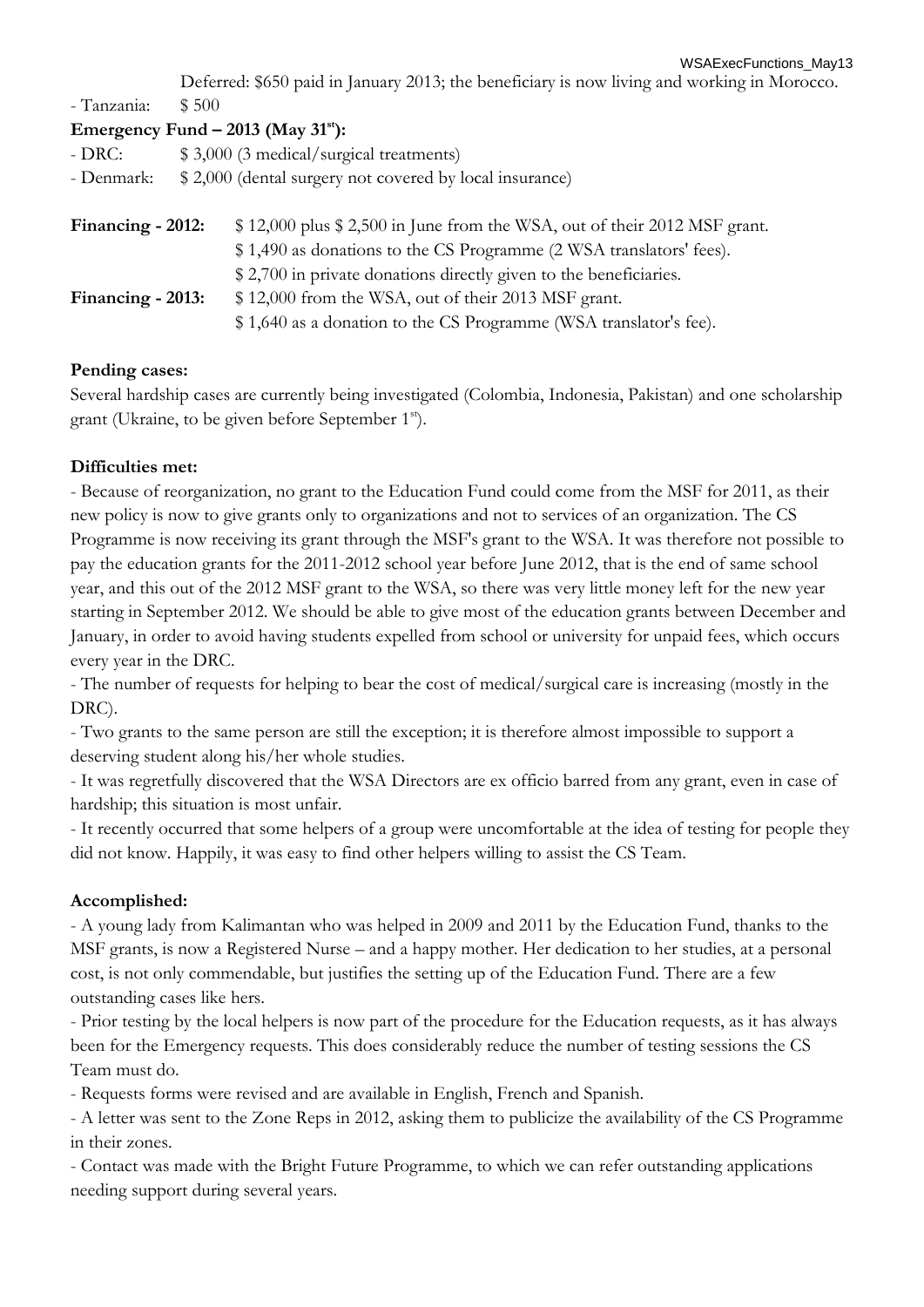WSAExecFunctions\_May13 - Sharing files between all the members of the CS Team, plus the WSA Secretary, is now done through the Dropbox. The Virtual Office is not too user-friendly, as it demands a password each time you try to consult any file, which becomes rapidly tedious.

### **Recommendations:**

- That a special \$7,000 request be made to the MSF by WSA to compensate the request made by the Education Fund in 2011 and that could not be satisfied then. This would allow beginning the school year with enough money available for grants.

- In case of vacancy, the WSA Executive should appoint an Interim Coordinator as soon as possible, instead of having to wait several months for the IHs to do the formal testing.

- We encourage countries to set up Almoners Teams wherever possible.

- For a smooth working of the CS Programme and especially the Education Fund, anticipated payments should be allowed; the payments done in January 2013 had been in fact requested in November or December 2012, thus the beneficiaries would have been spared several weeks delay. There exist accounting procedures that allow making an expense during the current year, and transferring its amount to next year's accounts.

## **History Of Subud**

Harlinah Longcroft, Canberra: 26.04.13

## **History of Subud, Book 3.**

A recent word count for this book showed that in 2012 and early 2013 I doubled the size of the work done so far.

Since the start of 2013, I have been checking to make sure that all available source material for the book so far, has been accessed, and usually included. As I am planning to sell my house this year, this work can be done while I am packing up the HOS material in preparation for the move.

#### **History of Subud Interviews – digitisation project.**

This work is being done professionally, and is about to be restarted in early May. Last year good progress was made, however this year we are only now about to continue because the man doing this work has been working full time on another project.

#### **Moving house**.

I have been planning to sell this house - which is large with lots of stairs - and move to a smaller place with no stairs. By doing this I hope to cut down the risks to my health while at the same time increase my rapidly shrinking bank balance which is now uncomfortably low. I will be looking for a place with enough room to continue working on the History Project from my home – thereby avoiding the cost to WSA of outside rented office space. So far this year, there seem to have been a lot of little devils about, and one minor problem after another has prevented me moving ahead with the sale process, however, God Willing, progress now will soon begin.

#### **Subud Publications International (SPI) – 2012 Progress**

Leonard Hurd – 5 April 2013

SPI had another active year during 2012 with sales of *Bapak's Talks Volumes 1 to 24* amounting to 535 copies – \$11,700 (44% of our total 2012 sales turnover). Our other 'best sellers' were *Bapak's Recorded Talks* in MP3 and video DVD formats and video DVDs of Ibu's talks – amounting to \$2,816 (11% of our total turnover).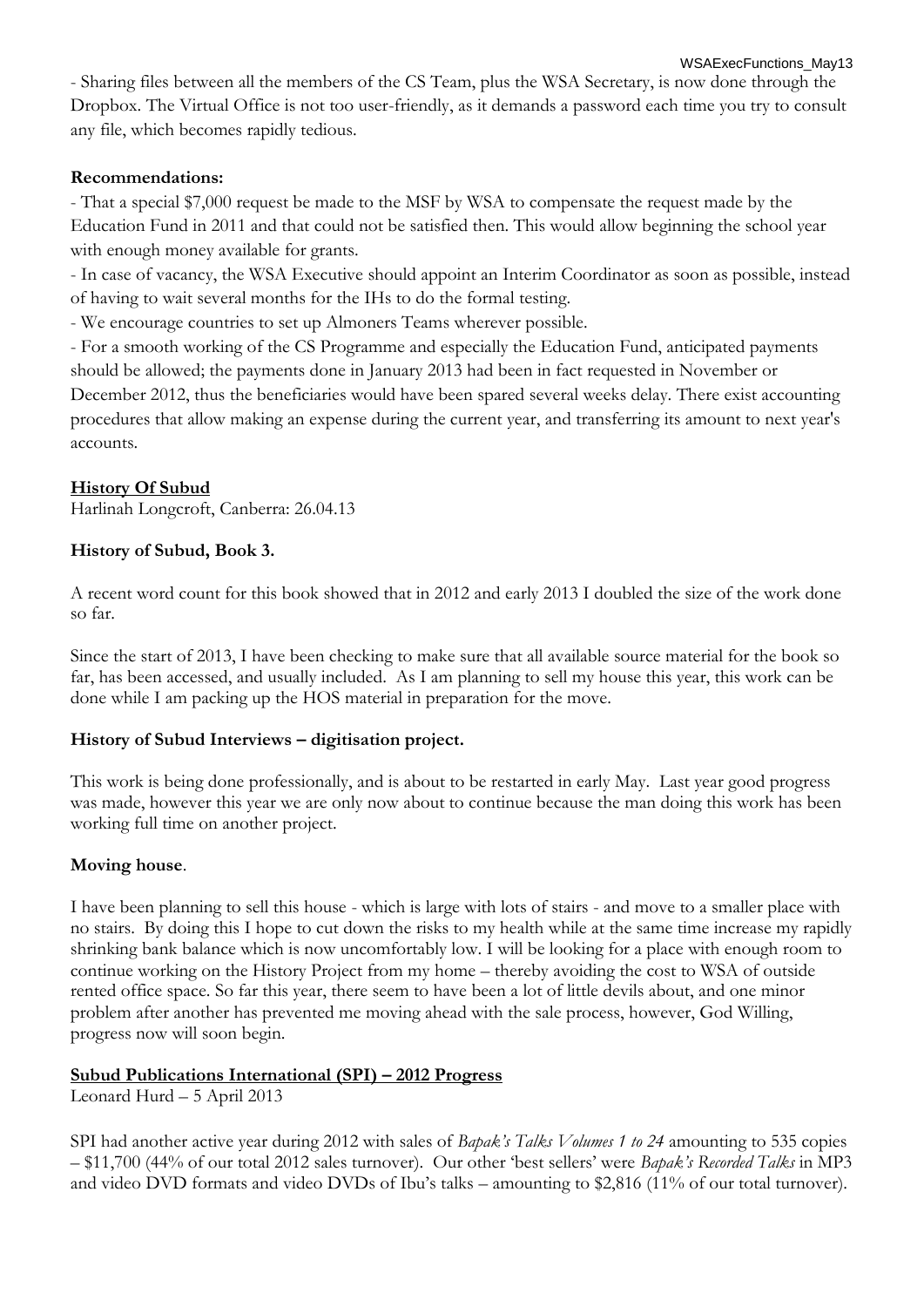#### **Bapak's Talks volumes project**

The English language edition of *Volume 24* was published in May.

Additionally the translations for *the Video Talks edition* were in progress for Quality Control checking during 2012, for publication in 2013 and translations for *Volume 25* & *26* were also carried forward to 2013 for processing/checking.

The SPI board recognises that whilst we must always try to produce as many translations per year as possible, quality of translation is far more important than quantity. And we are moving as fast as we can with the present quality level.

These new translations are disseminated by our sales of published editions and also made freely available via 'A Talk a Week' housed on our www.subudbooks.net site, and also via the subudlibrary.net site. Many of these talks have never been translated and published before.

#### '**Video Talks' edition**

This edition covers 12 talks that are available as video recordings – given by Bapak in the 1980's. The Spanish translation team are subtitling these video talks in various languages.

For this they require definitive Indonesian transcripts and English translations as source text. Therefore SPI is supporting this initiative by producing a special *Volume* outside of our chronological sequence. Translations for eleven talks were processed during 2012. The remaining talk and quality control to be completed during the early part of 2013.

The first subtitled talk DVD (81 NYC 4) was received by SPI in the latter part of 2012.

#### **Russian editions**

The Russian language translation team also made good progress during 2012: *Volume 20* was published in August. Translations were completed for *Volumes 21* and *22*, and translations were in progress for *Volume 23*  $\acute{\c{c}}$  24.

#### **Spanish editions**

SPI completed the pre-press preparation for the Spanish language edition of *Volume 5*. 100 copies were published in June and distributed to Spanish speaking countries. Work then commenced in preparing *Volume 22* for publication in 2013.

#### **French editions**

In the latter part of 2012 SPI commenced the pre-press preparation for the French language edition of *Volume 6*.

#### **e-books**

During the latter part of 2012 SPI commenced the process to convert the printed editions of *Bapak's Talks Volumes* to e-books format (for iPad/Kindle) – starting with *Volume 1*.

#### **Spanish Translations and Video Talks**

Elisa Sánchez Caballero

Activities listed below. A more detailed verbal report will be given at the meeting.

From May 2012 to May 2013 we have:

- Translated into Spanish and distributed via email, 24 Bapak´s talks that correspond to Volume 10 and Volume 11 and 3 Ibu Rahayu´s talks (12 BDO 1 / 12 CDK 1 /12 TLK 1).
- Publish Volume 5 Indonesian/Spanish and we are about to publish Volume 22 Indonesian/Spanish.
- Produce 11 Ibu videos talks: 3 in Spanish, 3 in English, 3 in Indonesian, 1 in French, and 1 in Dutch.